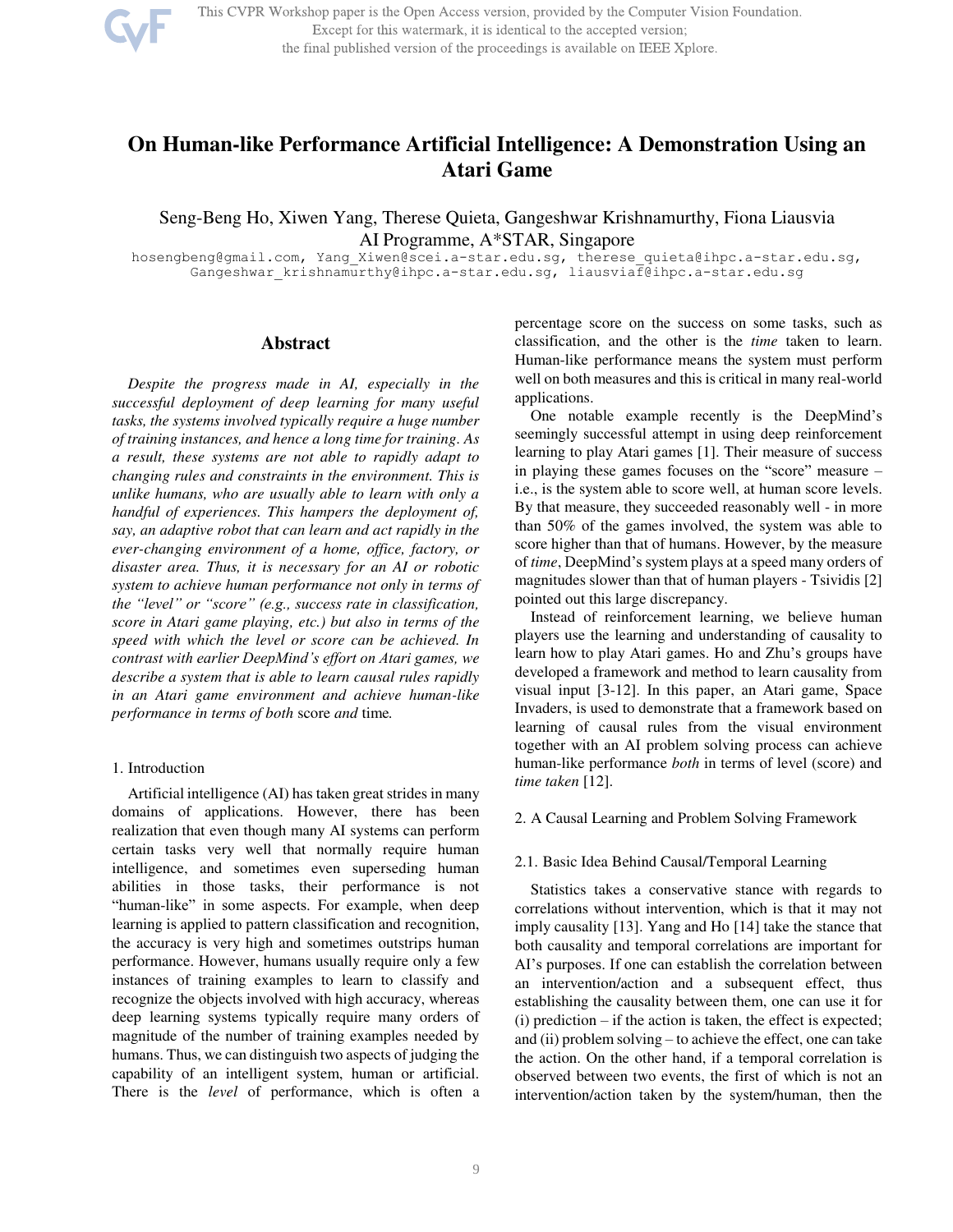temporal correlation is useful only for prediction – if the first event is observed, the second event is likely to follow.

#### 2.2. Causal/Temporal Rule Learning

Fig. 1 illustrates the basic causal/temporal learning method used by Ho's group [6, 7, 14].



Figure 1: See text for explanation.

In Fig. 1(a) it is shown that an Agent explores around in an environment and accidentally *Touches* a piece of Food at time *T1* and at location *L1* and it finds itself experiencing an increase in energy. A causal rule can be learned as such: *At*(*Agent, L1, T1*) & *Touch*(*Agent, Food, L1, T1*) → *Energy\_Increase(Agent, L1, T1+Δ ).* This is a *specific* causal rule: it says as currently understood, the *Energy\_Increase* can take place if the Agent *Touches* the Food at location *L1* and time *T1*.

After another instance of the event shown in Fig. 1(b), a general rule *At(Agent, Any L, Any T) & Touch(Agent, Food, Same Any L, Same Any T)* ➔ *Energy\_Increase(Agent, same Any L, Same Any T) is learned.* 

#### 2.3. The Atari Game Space Invaders

In this section, we describe the basic approach of the game playing system [12]. Fig. 2(a) shows a screen shot of the Space Invaders game. In Fig. 2(b), we show that the symbolic predicate description of the scene of the Space Invaders game is extracted through a "vision module." The data is organized in a temporal form: at each time frame, there is a predicate description of every entity and their associated parameters (Fig. 1, previous section). So, for example, the description of a few of the Space Invaders and the Player at time frame  $Time(t1)$  would be:  $Time(t1)$  – *At(Invader(ID=10), x1, y1), (At(Invader(ID=11), x2, y2)… At(Player( x10, y10))….* Learning then takes place on this level of environmental description.



Figure 2: (a) The Space Invaders Game. (b) The symbolic predicates extracted from the scene.

## 2.4. A System for Causal/Temporal Learning, Reasoning, and Problem Solving

In traditional AI, a General Problem Solver (GPS) acts on the facts and knowledge involved in particular domains to derive solutions for particular situations [15]. Our approach is similar here, except that the knowledge, in the form of causal rules, is learned from causal/temporal learning, while in traditional AI, the knowledge involved was typically hand-coded. Fig. 3(a) shows this basic structure [12].



Figure 3: (a) The basic overall causal learning and problem solving framework. (b) The detailed processing modules of the Human-like Causal Learning and Problem Solving System (HLCLPSSS). [12]

Fig. 3(b) shows that the processing begins with the Environment, which for Space Invaders would be the Space Invaders' visual scene. A Visual Processing module converts that to a time-based, episodic form as described above  $(Fig. 2(b))$ .

Next, causal rules, much like those discussed in connection with Fig. 1 are learned and encoded. The system also learns and encodes Scripts - sequences of any 5 actions observed in the environment are stored as Scripts. This vastly cuts down the search space of the problem solving process. Following this, the system carries our reasoning and problem solving, including mental simulation.

## 2.5. Goal-Directed Problem Solving

There are two kinds of goals - Goal to achieve a desired state (Increase of Score) and Goal to avoid an undesired state (Destruction of Player). These are described as follows:

## **Goal to Achieve a Desired State and the Associated Learning Process**

Fig. 4 illustrates a typical situation in Space Invaders in which there is a desired Goal to achieve.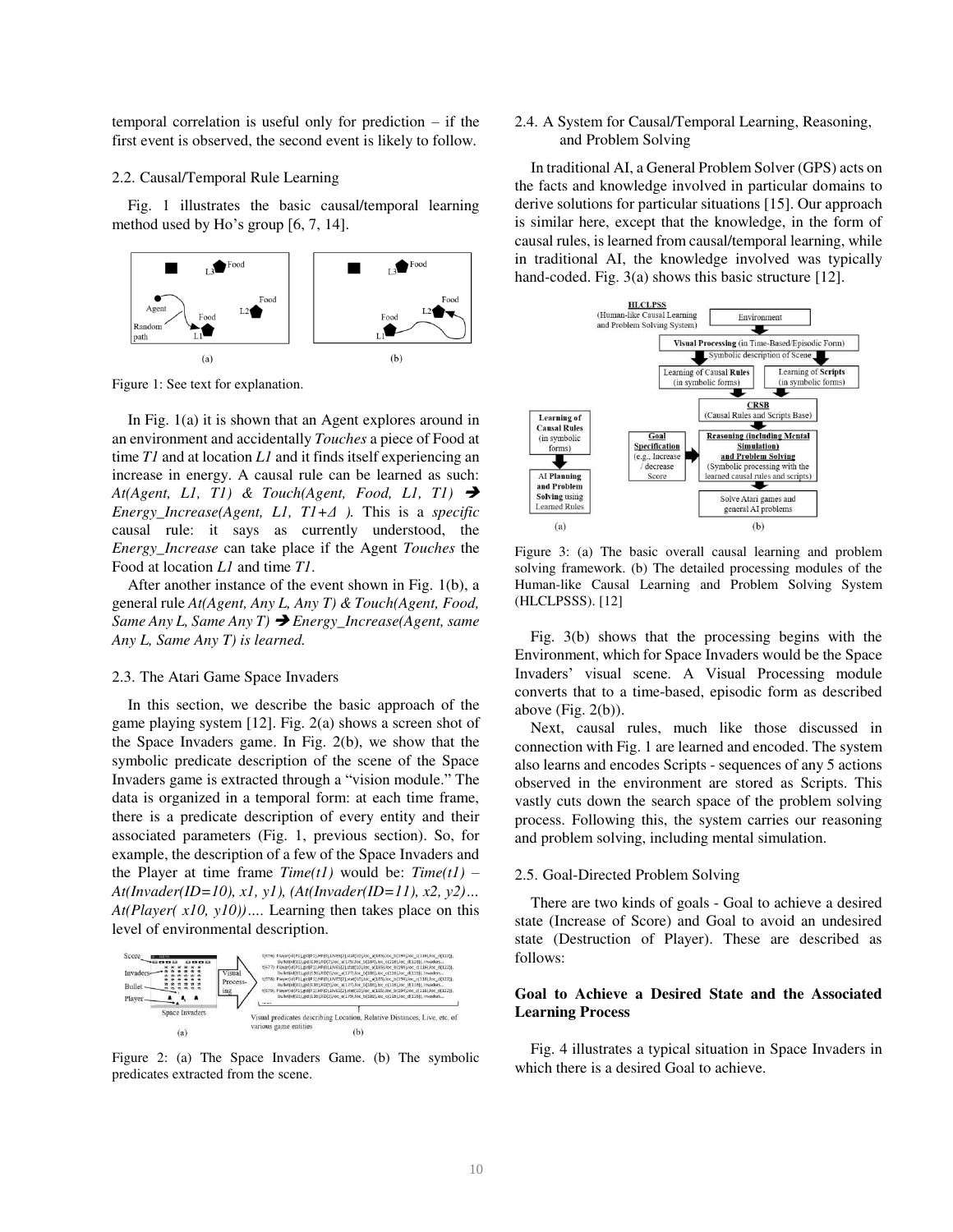

Figure 4: To achieve a desired goal in Space Invaders: See text for explanation

In Fig.  $4(a)$ , it is shown that the Player is not in a position to fire a bullet to destroy an Invader. The Player carries out a backward chained problem solving process and obtains a solution – move to a location at which the Invader is in the direct line of fire and fire a bullet to destroy the Invader.

The learning process proceeds as follows. In an initial "exploration phase" (much like the exploration phase of reinforcement learning), the Player fires at random, and occasionally a bullet would hit an Invader and destroy the Invader. After a few instances of similar experience, a causal rule such as this is learned: *At(Player\_Bullet, Any Location, Any Time) & Contact(Player\_Bullet, Invader(Any ID), Any Same Location, Any Same Time)* → *Destroyed(Invader(Any Same ID), Any Same Location, Any Same Time + 1)*. (In our implemented system, the learned rules may not look as "clean", as there are other "noisy" conditions that "creep" into the rule, but they suffice for problem solving purposes and this clean rule is good for illustrating the basic idea here.). When an Invader is destroyed, the Score goes up, and that is a desired Goal.

After all these causal rules have been learned, the system is ready to carry out backward chained problem solving. At all times, the system is in the mode of looking for ways to achieve a desired Goal, and in this case, it would be *Increase\_Score* or *Destroyed(Invader(Any ID, Any Location, Any Time).*

## **Goal to Avoid an Undesirable State and the Associated Learning Process**

Fig. 5 illustrate a typical situation in Space Invaders in which there is an undesired Goal to avoid.

In Fig. 5(a), it is shown that an Invader fires a bullet at the Player. Using *mental simulation* based on the earlier learned, known rules of the bullet's behavior, the system knows that some time in the future the bullet will hit the Player (because it is in the bullet's path) and the Player will be destroyed. The system therefore concocts a plan to *prevent* this from happening. The solution is to move left a little bit as shown in Fig. 5(b). In Fig. 5(c) it is shown that the bullet and hence the destruction of the player is successfully avoided.



Figure 5: Player avoids an undesired goal. See test for explanation.

In the beginning of the Space Invaders game, the situation of experiencing the undesired goal is first learned in a few instances in which the Invaders fire bullets and they destroy the Player (this is not random – the game engine deliberately does that). The entire script learned is:

*Appear(Bullet, Loc1) and Move(Bullet, Loc2) and Move(Bullet, Loc3) and… Contact(Bullet, Player, Loc10)* ➔ *Destroyed(Player, Loc10)* (1)

Through contrapositive reasoning, this is converted into:

*Not(Destroyed(Player, Loc10)* ➔ *Not(Appear(Bull Appear(Bullet, Loc1) or Not(Move(Bullet, Loc2) or Not(Move(Bullet, Loc3) or Not(Contact(Bullet, Player, Loc10))* (2)

which means that *any* of the actions taken to negate the original events in the sequence is sufficient to achieve a *negation* of *Destroyed(Player, Loc10),* which is the desired Goal of avoiding an undesired state.

The system then queries its Causal Rule and Script Base (CRSB) in Fig. 3 to see if there is any ready solution to effect at least one of the negations. If not, then it attempts random actions to see if that can achieve the Goal. It turns out that in this case by randomly emitting a sequence of left and right movements of the Player, a *Not(Contact(Bullet, Player, Loc10)*) can be achieved – typically by moving left or right by a few pixels. This involves a search process with a small state space.

## 3. Results of Human-like Performance Space Invaders Game Playing System

The various causal learning, reasoning, and problem solving processes, including internal mental simulations processes (Fig. 3(b)), have been implemented and tested on the Space Invaders game [12]. Fig. 6 shows the results.

 In Fig. 6, the results from 3 trials played by our Human-like Causal Learning and Problem Solving System